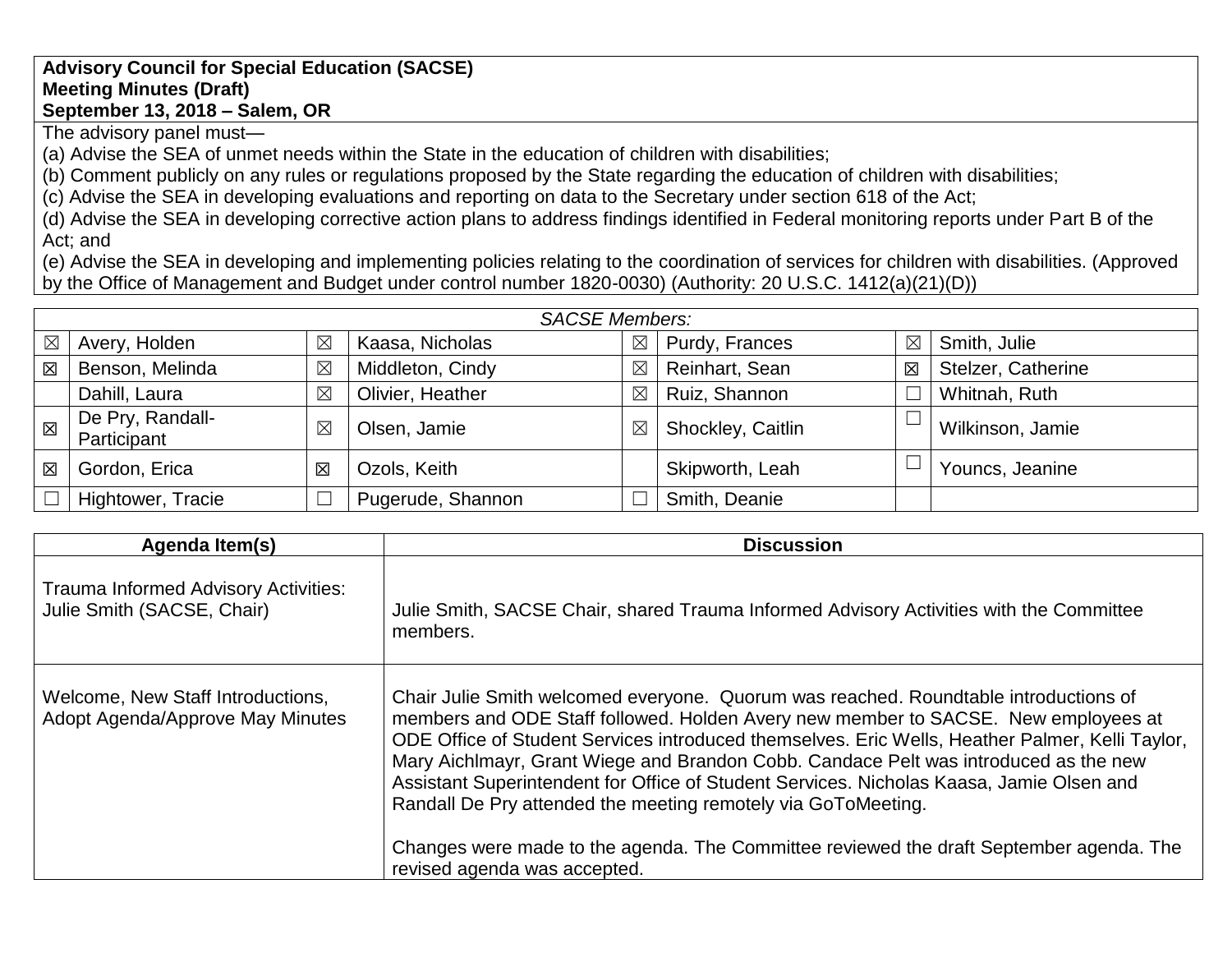|                                                                                                                             | May draft minutes were reviewed and accepted with one revision.                                                                                                                                                                                                                                                                                                                                                                                                                                                                                                                                                                                                                                                                                                                                                                                                                                                                                                                                                                                                                                                                                                                                                      |
|-----------------------------------------------------------------------------------------------------------------------------|----------------------------------------------------------------------------------------------------------------------------------------------------------------------------------------------------------------------------------------------------------------------------------------------------------------------------------------------------------------------------------------------------------------------------------------------------------------------------------------------------------------------------------------------------------------------------------------------------------------------------------------------------------------------------------------------------------------------------------------------------------------------------------------------------------------------------------------------------------------------------------------------------------------------------------------------------------------------------------------------------------------------------------------------------------------------------------------------------------------------------------------------------------------------------------------------------------------------|
|                                                                                                                             | <b>Motion/Action:</b><br>Sean Reinhart motioned to approve May agenda. Cindy Middleton seconded the motion. The<br>motion was approved unanimously.<br>Erica Gordon motioned to approve May meeting minutes. Catherine Stelzer seconded the<br>motion. The motion was approved unanimously.                                                                                                                                                                                                                                                                                                                                                                                                                                                                                                                                                                                                                                                                                                                                                                                                                                                                                                                          |
| Autism update and Implantation: Linda<br>Brown (Education Specialist, ODE)                                                  | Linda Brown, Education Specialist at ODE presented on Autism update and Implementation. The<br>changes affect two different OARS, 581-015-2130 Autism Spectrum Disorder and 581-015-2000<br>Definitions. ASD comprehensive evaluation components and ASD eligibility criteria. To be<br>eligible as a child with an autism spectrum disorder, the child must demonstrate a pattern of<br>characteristics, all three social communication deficits, and at least two of the four restricted,<br>repetitive patterns of behavior, interests, or activities. Characteristics are generally evident before<br>age three, not better described by another established or suspected eligibility, and may have an<br>emotional disturbance as a secondary disability. Age 3 to 5, adverse impact on the child's<br>developmental progress, and Age 5 to 21, adverse impact on the student's educational<br>performance.<br>Implementation effective for both OARS on January 1, 2019.<br>Autism Spectrum Disorder Updates Presentation << Link <<<br>Questions regarding the evaluation components or eligibility criteria >> Link <<<br>Contact: Linda Brown. Email: <i>Linda.brown@state.or.us</i> . Phone: 503-947-5825. |
| DD Legislation and Implementation:<br>(ODE Handouts) Oregon Safe and<br>Effective Schools for ALL Update: (ODE<br>Handouts) | <b>DD Legislation and Implementation:</b><br>The council reviewed the document provided by Jeremy wells per Nicole Garcia, Education<br>Specialist at ODE, regarding Developmental Delay Legislation and implementation.<br>House Bill 4067 amends ORS 343.035 to include the use of "developmental delay" into school-<br>age special education on July 1, 2019. The bill, as currently written, extends this special<br>education eligibility category through third grade. However, under the Individuals with Disabilities<br>Education Act (IDEA), states that adopt developmental delay determine whether the term applies<br>to children aged three through nine or a subset of that age range. To align the bill's language and<br>intent effectively with the IDEA, the remedy needs to be addressed via the legislature.<br>Throughout the Fall, ODE is engaging stakeholders through a variety of means including the                                                                                                                                                                                                                                                                                     |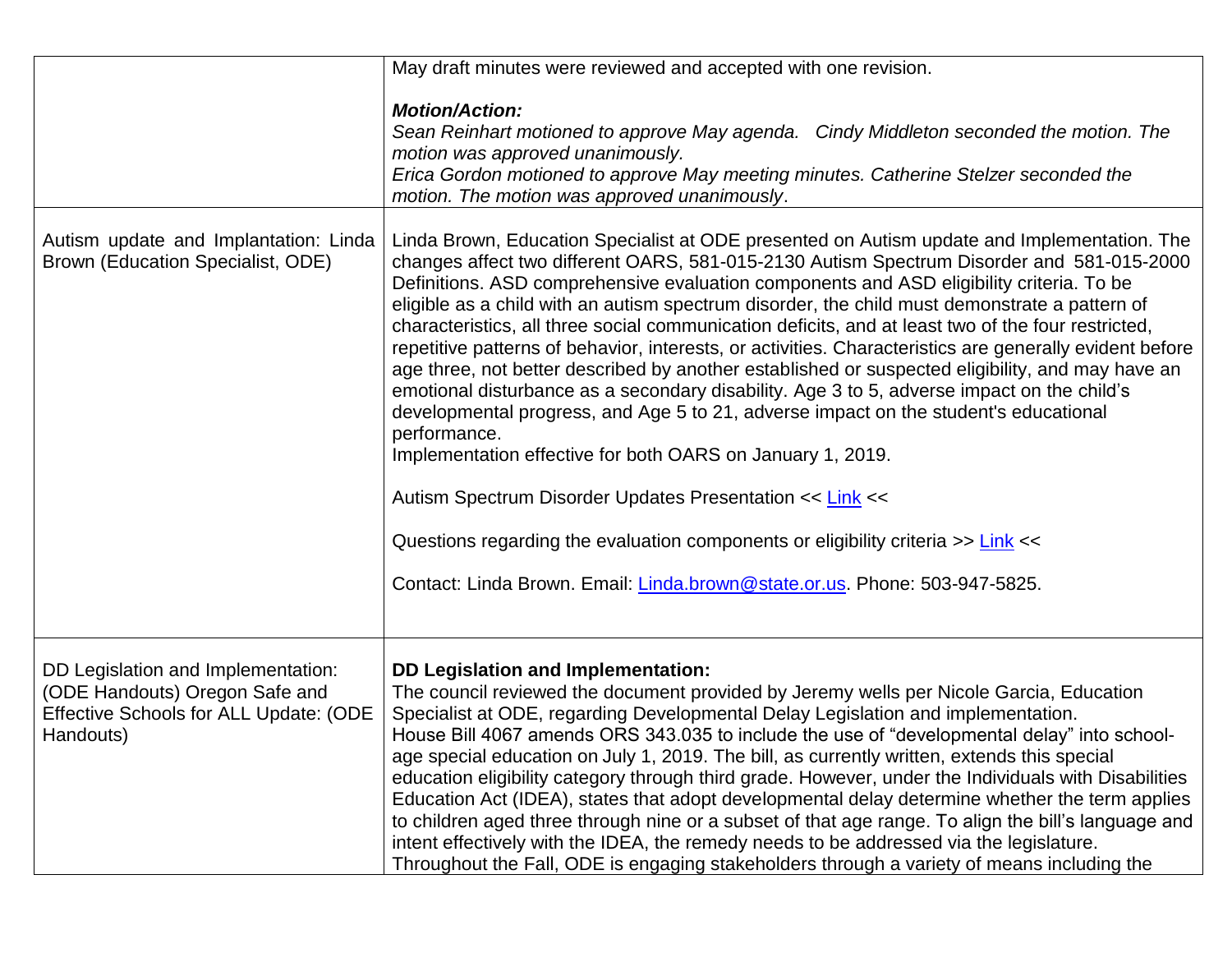upcoming special education COSA conference and embedded within annual fall training series for school-age staff, Spotlight on Successful Practices. Additionally, ODE is looking to build and utilize a stakeholder group to help guide the implementation of this work. If you have, recommendations on individuals who are interested in applying to participate in the stakeholder group or have questions to consider for Frequently Asked Questions, please contact Nicole Garcia at [nicole.garcia@state.or.us](mailto:nicole.garcia@state.or.us) or 503.947.5936.

For any questions or concerns related to House Bill 4067 and/or Developmental Delay in schoolage special education, please contact Nicole Garcia, Education Specialist, at 503.947.5936 or [nicole.garcia@state.or.us](mailto:nicole.garcia@state.or.us)

SACSE recommended one of the Council member to be part of the stakeholder group.

## *Motion/Action:*

Erica Gordon Motioned to elect Caitlin Shockley to be part of the stakeholder DD group. Holden Avery Seconded. The motion was approved unanimously

Caitlin will get the update information from DD work group to Jeremy and Jeremy will send to the Council. Members who wants to provide information to the stakeholders can send the information to Caitlin.

## **Effective Schools for ALL Update:**

The council reviewed the document provided by Jeremy wells per Lisa Bateman, Education Specialist at ODE, regarding The Safe and Effective Schools for All Students Advisory Committee participated in a serious undertaking of the charge laid out to them by the Governor and the Director of the Oregon Department of Education. The Committee created nine policy recommendations that focused on professional learning, co-location of services, implementation, equity, early indicators, data, representative workforce, transitions, and student voice. The Committee concluded that the recommendations and recommended investments outlined in the report, constitute an imperative for the State of Oregon to reevaluate its approach to supporting ALL students and school staff in school

There were three different subcommittees Engagement, Safety and Environment. Jeremy wells participated under the safe Schools. One of the Legislative Concepts is a threat assessment and suicide prevention and the second one is ODE would create Safe and School Safety unit here at the Department of Education.

The Committee Executive Summary, Final Report and recommendations >> [Link](https://www.oregon.gov/ode/about-us/Pages/SafeEffectiveSchoolsforALL.aspx) <<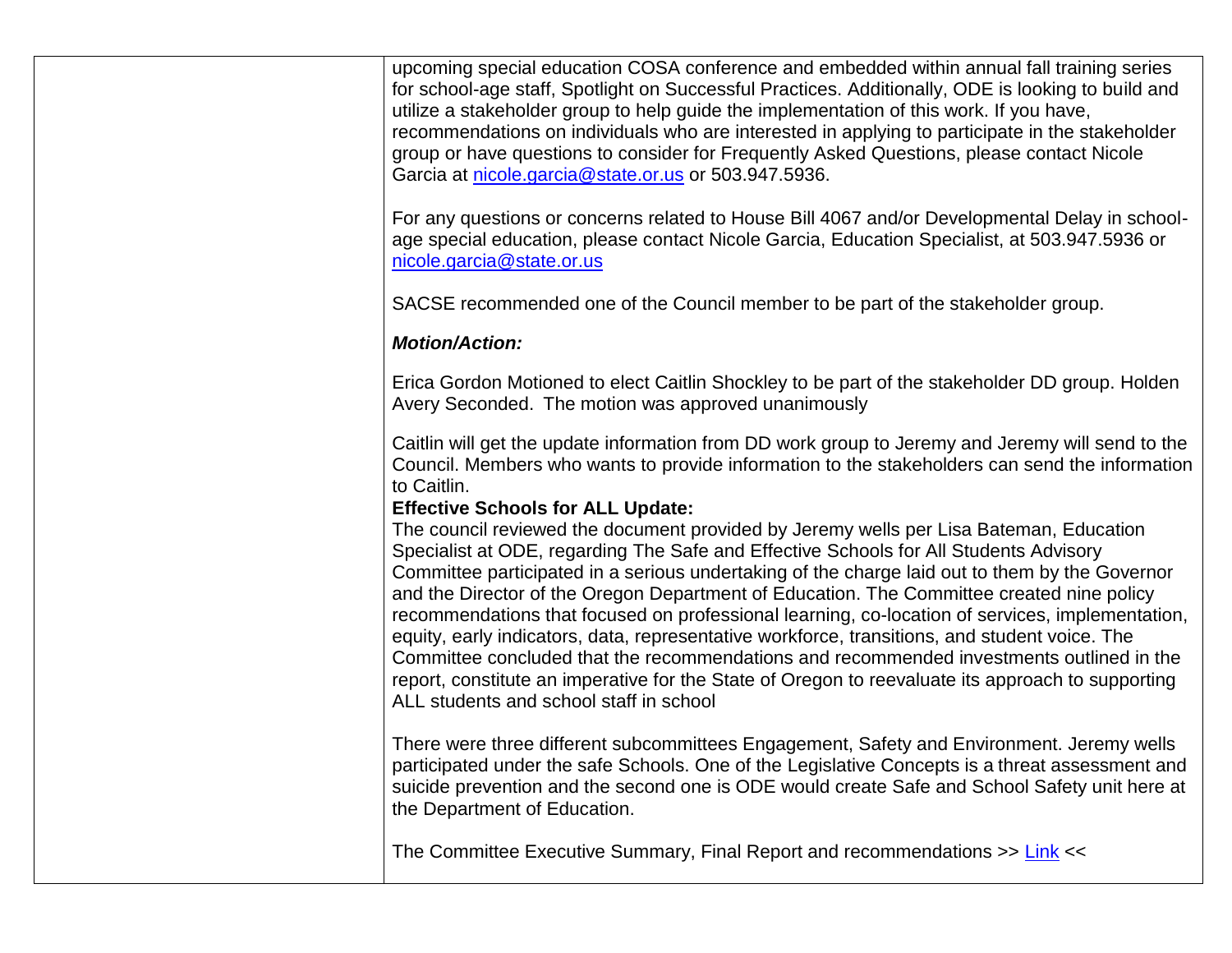| <b>Break</b>                                                  |                                                                                                                                                                                                                                                                                                                                                                                                                                                                                                                                                                                                       |
|---------------------------------------------------------------|-------------------------------------------------------------------------------------------------------------------------------------------------------------------------------------------------------------------------------------------------------------------------------------------------------------------------------------------------------------------------------------------------------------------------------------------------------------------------------------------------------------------------------------------------------------------------------------------------------|
| <b>Goal Setting Activities: Julie Smith</b><br>(Chair, SACSE) | Julie Smith, SACSE Chair. We have discussed a lot of priorities and issues over the past few<br>years. Looking at State Systemic Improvement Plan and focusing on the state identified<br>measurable results, for school age is third grade reading level, student with disabilities will be<br>increasing reading to reach grade level. For early childhood special education, their identified<br>measurable result is around social and emotional learning and being ready for kindergarten.<br>The council had three small group discussions to identify issues, priorities, short and long terms |
|                                                               | Group one: There are unmet needs around mental health, we can leave mental health with the<br>social emotional eligibility but, it affects everybody, it rolls into the equity piece and safe schools,<br>suicide prevention. Our priority goal is to increase and ensure equitable access to quality mental<br>health support to students with disabilities, access providers for student, insurance,<br>transportation, training, support and increase graduation rates.                                                                                                                            |
|                                                               | Group2: SEL preparation for kindergarten is nice but, we need SEL work for k-12, finding<br>someone to put on IEP, how the program addressing the perception of student with disabilities,<br>trauma issues, and skills of self-regulation. Parents do not have the avenue to have one to one<br>advocacy. Expanding parent support, training and mentorships suggestion                                                                                                                                                                                                                              |
|                                                               | Group 3: understanding addressing the various silos that stakeholders encounter and<br>recommending strategies for increasing access, continuing services across agencies. Unmet<br>needs around social and emotional health that kids have                                                                                                                                                                                                                                                                                                                                                           |
|                                                               | The conversation was continued during Public Comment                                                                                                                                                                                                                                                                                                                                                                                                                                                                                                                                                  |
| <b>COSA Policy Work Group Update:</b><br>Craig Hawkins (COSA) | Craig Hawkins, Executive Director. Confederation of Oregon School, discussed policy proposals<br>being developed by three COSA workgroups - the COSA Early Learning Workgroup, the COSA<br>Social Determinants of Health and Education Workgroup, and the COSA Education Workforce<br>Development Workgroup Craig Hawkins asked SACSE members for their thoughts about the<br>work group draft proposals.                                                                                                                                                                                             |
| <b>Public Comment</b>                                         | No public comment.                                                                                                                                                                                                                                                                                                                                                                                                                                                                                                                                                                                    |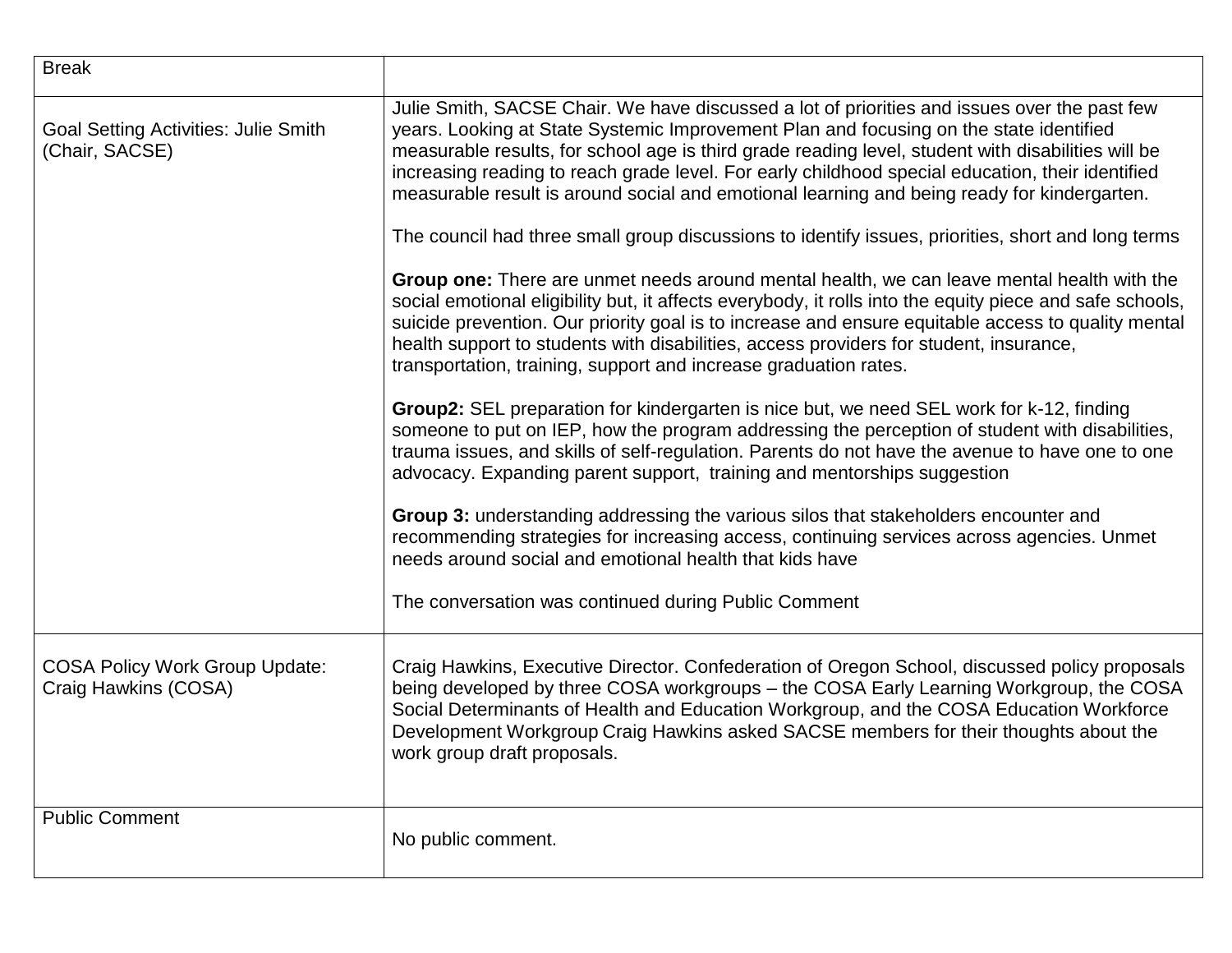|                                    | The council Continued their discussion around identifying issues, priorities and long/short term<br>goals.                                                                                                                                                                                                                                                                                                                          |
|------------------------------------|-------------------------------------------------------------------------------------------------------------------------------------------------------------------------------------------------------------------------------------------------------------------------------------------------------------------------------------------------------------------------------------------------------------------------------------|
| Working Lunch (Committee Meetings) | Committee Meetings were held during the working lunch.                                                                                                                                                                                                                                                                                                                                                                              |
| <b>Committee Reports</b>           | <b>Membership Committee</b><br>State Advisory Council for Special Education (SACSE) is Seeking Council Members. We are<br>short in members in zone 11 (Morrow/Umatilla/Grant/Baker/Wallowa/Malheur/Union), zone 2<br>(Deschutes/Jefferson/Crook/Wheeler/Gilliam/Sherman/Harney) and Zone 8 (Clatsop, Columbia,<br>Tillamook, Washington). We are looking for a teacher representative and parents/individuals with<br>disabilities. |
|                                    | SACSE membership by zone updated Zone five to include Holden Avery and Ruth Whitnah,<br>Zone six to include Caitlin Shockley, Jamie Wilkinson and Melinda Benson.                                                                                                                                                                                                                                                                   |
|                                    | Jeremy wells will send an email to the Council to recruit for Zone 2,8 and 11 and to share the<br>information with their network group                                                                                                                                                                                                                                                                                              |
|                                    | <b>Policy</b>                                                                                                                                                                                                                                                                                                                                                                                                                       |
|                                    | Policy group will create spreadsheet with a list of bills that are going to come as legislative<br>concepts and share among the Council members, in January meeting will assign members to<br>track certain bills, we can sign up as a bill tracker to follow up through Legislative website.                                                                                                                                       |
|                                    | <b>SACSE Executive committee include Updates:</b>                                                                                                                                                                                                                                                                                                                                                                                   |
|                                    | Julie Smith-Chair                                                                                                                                                                                                                                                                                                                                                                                                                   |
|                                    | <b>Catherine Stelzer</b><br><b>Catlin Shockley</b>                                                                                                                                                                                                                                                                                                                                                                                  |
|                                    | Jeremy Wells                                                                                                                                                                                                                                                                                                                                                                                                                        |
|                                    |                                                                                                                                                                                                                                                                                                                                                                                                                                     |
|                                    | <b>SACSE Membership Committee Updates:</b><br><b>Julie Smith-Chair</b>                                                                                                                                                                                                                                                                                                                                                              |
|                                    | <b>Sean Reinhart</b>                                                                                                                                                                                                                                                                                                                                                                                                                |
|                                    | <b>Keith Ozols</b>                                                                                                                                                                                                                                                                                                                                                                                                                  |
|                                    | Laura Dahill                                                                                                                                                                                                                                                                                                                                                                                                                        |
|                                    | <b>Holden Avery</b>                                                                                                                                                                                                                                                                                                                                                                                                                 |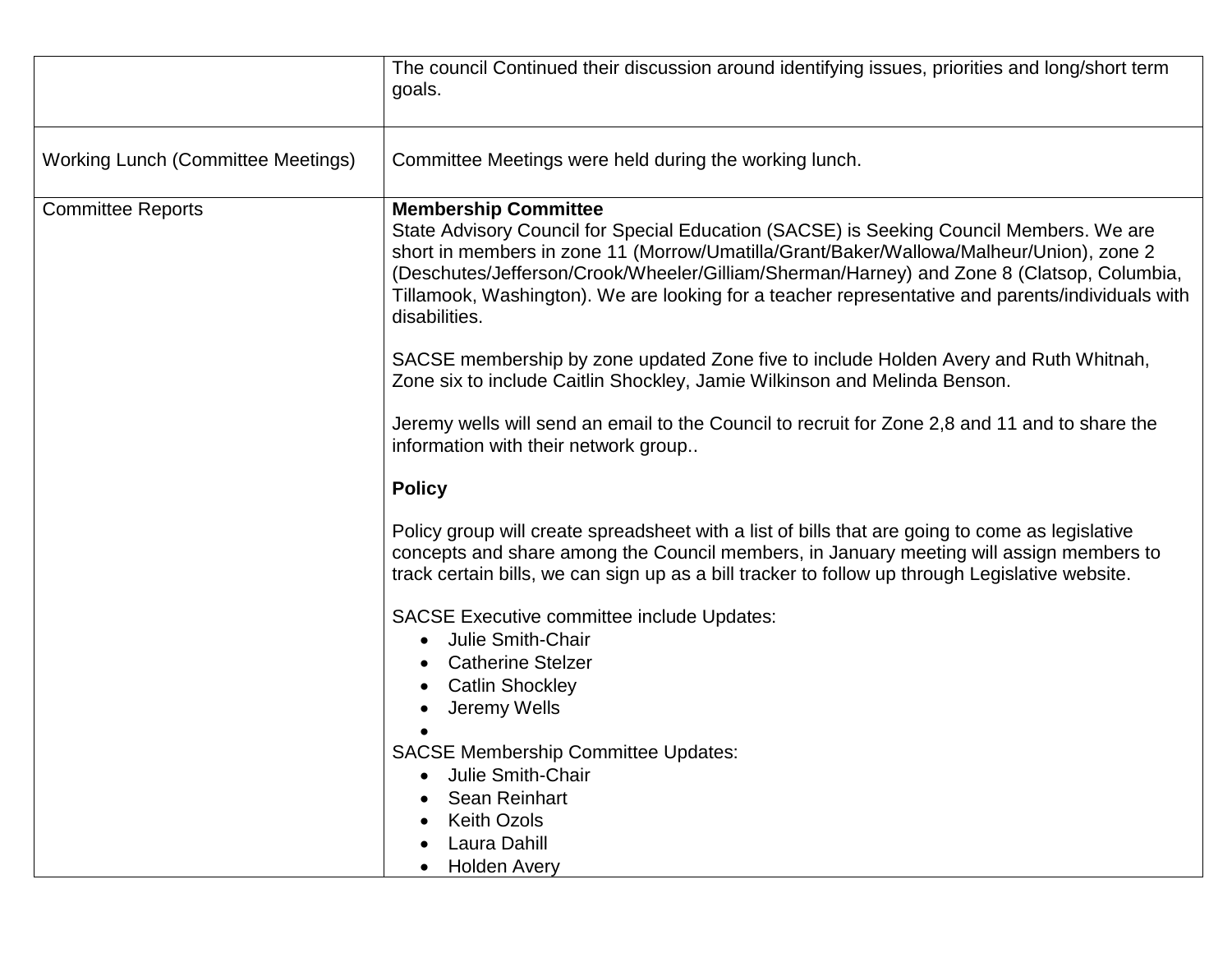|                                                                     | <b>SACSE Public Policy Committee Updates:</b><br><b>Julie Smith-Chair</b><br>$\bullet$<br>Caitlin Shockley - Vice Chair<br><b>Ruth Whitnah</b><br><b>Frances Purdy</b><br><b>Shannon Ruiz</b><br>Jamie Wilkinson<br><b>Heather Olivier</b><br><b>Leah Skipworth</b><br><b>Catherine Stelzer</b><br><b>Randall De Pry</b> |
|---------------------------------------------------------------------|--------------------------------------------------------------------------------------------------------------------------------------------------------------------------------------------------------------------------------------------------------------------------------------------------------------------------|
| <b>Constituent Reports</b>                                          | No constituent reports.                                                                                                                                                                                                                                                                                                  |
|                                                                     | The committee continued their goal setting activities.                                                                                                                                                                                                                                                                   |
| Legislative Update (2017 Session):<br>Jennifer Donovan (Legislative | Jennifer Donovan, Legislative Coordinator at ODE presented on 2018-2019 Legislative<br>Overview, how a bill becomes law and ODE internal Legislative process.                                                                                                                                                            |
| Coordinator, ODE)                                                   | 2018-2019 Legislative Overview >>Link <<                                                                                                                                                                                                                                                                                 |
|                                                                     | Log on to <b>www.oregonlegislature.gov</b> for a broad range of legislative information, including<br>schedules and contact information for all 90 legislators.                                                                                                                                                          |
| <b>New Business:</b><br><b>Annual Report</b><br><b>Annual Goals</b> | <b>Annual Report:</b><br>The committee reviewed the Annual Report. Amendment were made to the report.                                                                                                                                                                                                                    |
| Discuss Ground Rules on name<br>cards                               | <b>Motion/Action:</b><br>Sean Reinhart motioned to approve the amended annual report. Cindy Middleton seconded the<br>motion. The motion was approved unanimously                                                                                                                                                        |
|                                                                     | <b>Annual Goals:</b>                                                                                                                                                                                                                                                                                                     |
|                                                                     | The Committee reviewed the annual goals.                                                                                                                                                                                                                                                                                 |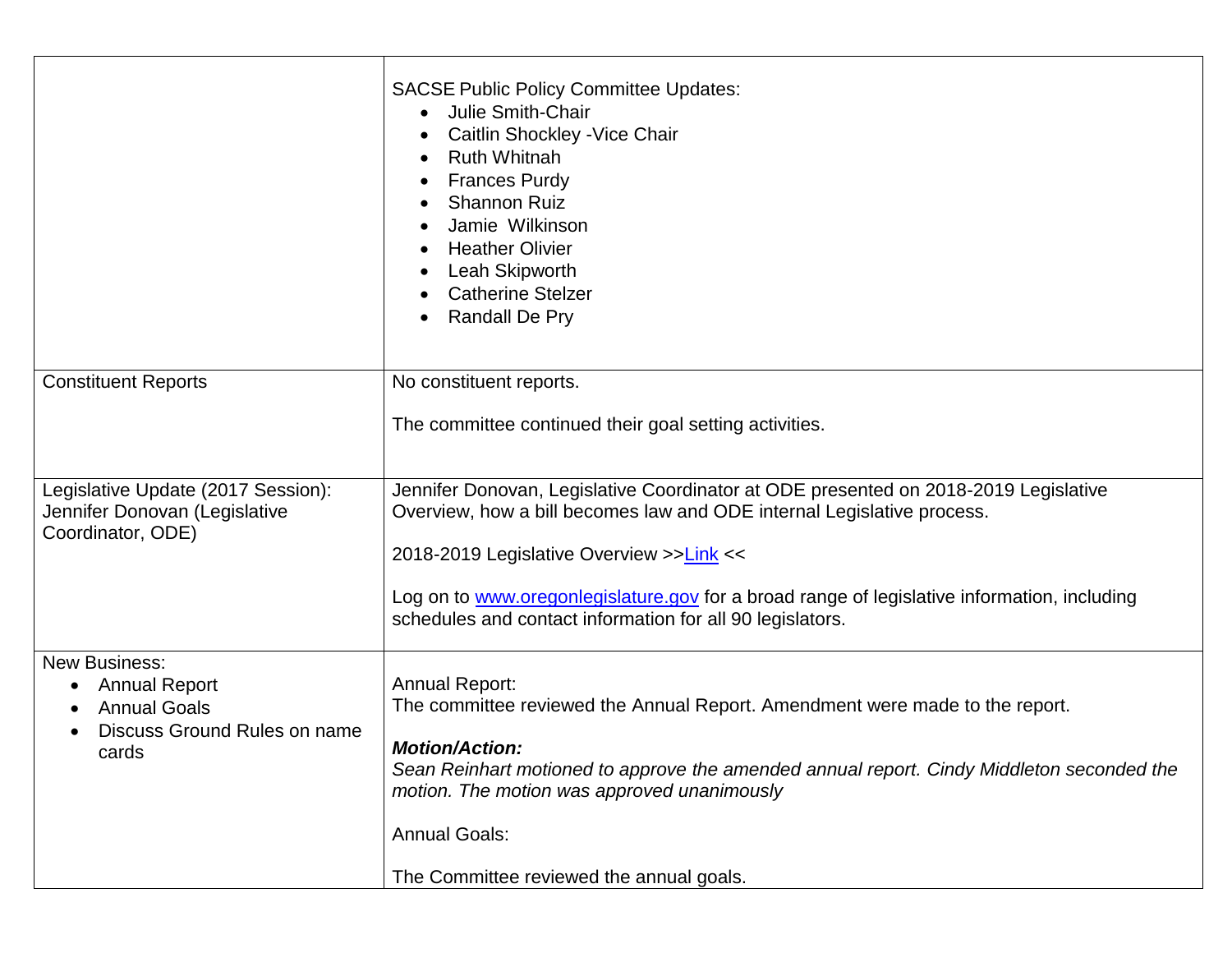| Group goal is to work on two unmet needs: one around Identifying the gaps and limitation around<br>the parents support and, the second is the social and emotional learning. The committee priority<br>is to gather information around parent satisfaction surveys, parent calls and from Department of<br>Education, Early Learning Division. Julie will draft the request for information on any existing data<br>for parent involvement and any existing data around social and emotional learning standard that<br>are implemented |
|----------------------------------------------------------------------------------------------------------------------------------------------------------------------------------------------------------------------------------------------------------------------------------------------------------------------------------------------------------------------------------------------------------------------------------------------------------------------------------------------------------------------------------------|
| <b>Motion/Action:</b><br>Cindy Middleton moved to accept the two group goals as discussed. Frances Purdy seconded<br>the motion. The motion was approved unanimously                                                                                                                                                                                                                                                                                                                                                                   |
| The Committee shared thoughts and ideas about having ground rules for future SACSE<br>meetings.<br>Khansaa Bakri will draft the ground rules and send to Executive Committee.                                                                                                                                                                                                                                                                                                                                                          |
| January SACSE regional Meeting:<br>The Committee suggested two locations, School for the Deaf and Chemawa Indian School.                                                                                                                                                                                                                                                                                                                                                                                                               |
| Suggested topics for January meeting<br>1.DD Legislation update<br>2. Legislation update (general)<br>3. Regional Visit Update South Coast<br>4. Advisory Committee Presentation (Canby and Molalla)<br>5. Youth Voice at SACSE<br>6. Group Expectations (norms) example<br>7. Request for information around Social Emotional/FACT Oregon/Fran (OHA)<br>8. Approval of by-laws<br>9.OSD Tour and Presentation<br>10. Update on SB 263 (shortened school day)                                                                          |
| SACSE/SICC Joint Meeting: Possible agenda topics for the meeting were discussed. The<br>Committee suggested Multnomah ESD for March 14 <sup>th</sup> meeting.                                                                                                                                                                                                                                                                                                                                                                          |
| May SACSE Meeting: the council recommended different locations for this meeting.                                                                                                                                                                                                                                                                                                                                                                                                                                                       |
|                                                                                                                                                                                                                                                                                                                                                                                                                                                                                                                                        |